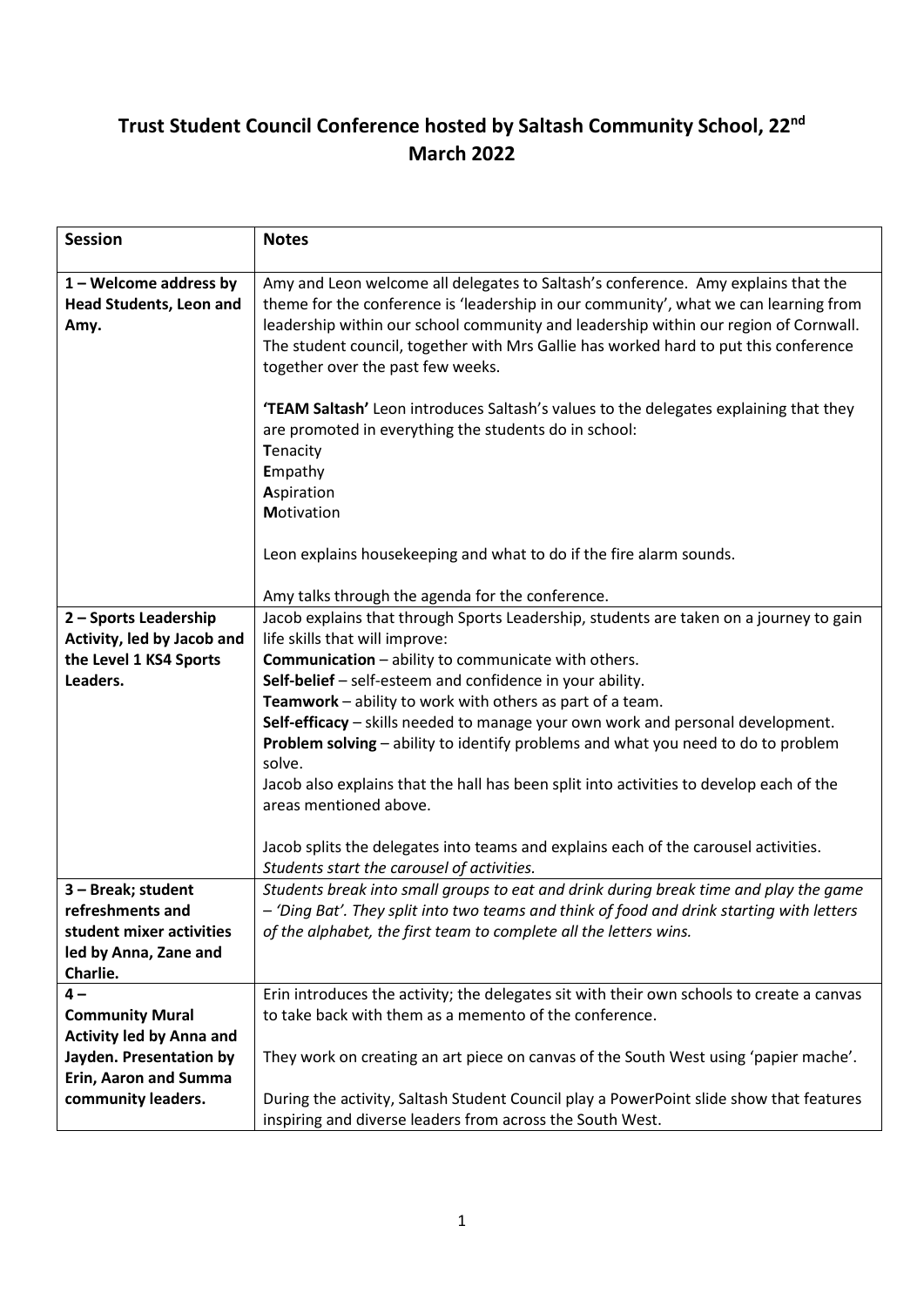| <b>Discussion of questions</b><br>Question 1:<br>chaired by Charlie, Aaron<br>If you had to place these in order, after your immediate family, what would be the three<br>and Zane.<br>you feel most strongly you belong to.<br>The group discusses the question in their groups.<br>Most of the delegates had different answers, the following were mentioned the most:<br>School<br>$\bullet$<br><b>Tutor Group</b><br>$\bullet$<br>Clubs<br>$\bullet$<br>Friends<br>Class<br>$\bullet$<br><b>Great Britain</b><br>Home<br>Dance School<br>$\bullet$<br>Sporting Teams/Team Sports (working together and feeling connected, one<br>community)<br>Groups in school e.g. Student Council<br>The delegates discussed ideas and answered that participating in team sports makes<br>them feel connects and belonging to community groups and groups in school such as<br>the Student Council.<br>Mr Buckley asked if 'belonging' was an important thing?<br>The delegates agreed it was, so people are not forgotten about. It was also mentioned<br>that you feel like you can do more if you are part of a community and it helps with<br>Mental Health.<br>Question 2a:<br>What makes you feel like you belong?<br>Answers included:<br>Feeling useful<br>Being included/recognised<br>Having the same interests<br>Culture<br>LGBQT+<br>Having someone that cares<br>Friends<br>Being kind<br>Non-judgemental<br>Teachers who inspire<br>Question 2b:<br>What would help more people feel like they belong?<br>More groups/activities<br>Open groups - being honest<br>Recognising each other's achievements<br>Mr Buckley asked if it was easier or harder to answer these questions in person? The<br>Student Council have been meeting on Teams due to the Pandemic. | 5 - Working Lunch. | Charlie introduces the questions and asks the first one. |
|---------------------------------------------------------------------------------------------------------------------------------------------------------------------------------------------------------------------------------------------------------------------------------------------------------------------------------------------------------------------------------------------------------------------------------------------------------------------------------------------------------------------------------------------------------------------------------------------------------------------------------------------------------------------------------------------------------------------------------------------------------------------------------------------------------------------------------------------------------------------------------------------------------------------------------------------------------------------------------------------------------------------------------------------------------------------------------------------------------------------------------------------------------------------------------------------------------------------------------------------------------------------------------------------------------------------------------------------------------------------------------------------------------------------------------------------------------------------------------------------------------------------------------------------------------------------------------------------------------------------------------------------------------------------------------------------------------------------------------------------------------------------------|--------------------|----------------------------------------------------------|
|                                                                                                                                                                                                                                                                                                                                                                                                                                                                                                                                                                                                                                                                                                                                                                                                                                                                                                                                                                                                                                                                                                                                                                                                                                                                                                                                                                                                                                                                                                                                                                                                                                                                                                                                                                           |                    |                                                          |
|                                                                                                                                                                                                                                                                                                                                                                                                                                                                                                                                                                                                                                                                                                                                                                                                                                                                                                                                                                                                                                                                                                                                                                                                                                                                                                                                                                                                                                                                                                                                                                                                                                                                                                                                                                           |                    |                                                          |
|                                                                                                                                                                                                                                                                                                                                                                                                                                                                                                                                                                                                                                                                                                                                                                                                                                                                                                                                                                                                                                                                                                                                                                                                                                                                                                                                                                                                                                                                                                                                                                                                                                                                                                                                                                           |                    |                                                          |
|                                                                                                                                                                                                                                                                                                                                                                                                                                                                                                                                                                                                                                                                                                                                                                                                                                                                                                                                                                                                                                                                                                                                                                                                                                                                                                                                                                                                                                                                                                                                                                                                                                                                                                                                                                           |                    |                                                          |
|                                                                                                                                                                                                                                                                                                                                                                                                                                                                                                                                                                                                                                                                                                                                                                                                                                                                                                                                                                                                                                                                                                                                                                                                                                                                                                                                                                                                                                                                                                                                                                                                                                                                                                                                                                           |                    |                                                          |
|                                                                                                                                                                                                                                                                                                                                                                                                                                                                                                                                                                                                                                                                                                                                                                                                                                                                                                                                                                                                                                                                                                                                                                                                                                                                                                                                                                                                                                                                                                                                                                                                                                                                                                                                                                           |                    |                                                          |
|                                                                                                                                                                                                                                                                                                                                                                                                                                                                                                                                                                                                                                                                                                                                                                                                                                                                                                                                                                                                                                                                                                                                                                                                                                                                                                                                                                                                                                                                                                                                                                                                                                                                                                                                                                           |                    |                                                          |
|                                                                                                                                                                                                                                                                                                                                                                                                                                                                                                                                                                                                                                                                                                                                                                                                                                                                                                                                                                                                                                                                                                                                                                                                                                                                                                                                                                                                                                                                                                                                                                                                                                                                                                                                                                           |                    |                                                          |
|                                                                                                                                                                                                                                                                                                                                                                                                                                                                                                                                                                                                                                                                                                                                                                                                                                                                                                                                                                                                                                                                                                                                                                                                                                                                                                                                                                                                                                                                                                                                                                                                                                                                                                                                                                           |                    |                                                          |
|                                                                                                                                                                                                                                                                                                                                                                                                                                                                                                                                                                                                                                                                                                                                                                                                                                                                                                                                                                                                                                                                                                                                                                                                                                                                                                                                                                                                                                                                                                                                                                                                                                                                                                                                                                           |                    |                                                          |
|                                                                                                                                                                                                                                                                                                                                                                                                                                                                                                                                                                                                                                                                                                                                                                                                                                                                                                                                                                                                                                                                                                                                                                                                                                                                                                                                                                                                                                                                                                                                                                                                                                                                                                                                                                           |                    |                                                          |
|                                                                                                                                                                                                                                                                                                                                                                                                                                                                                                                                                                                                                                                                                                                                                                                                                                                                                                                                                                                                                                                                                                                                                                                                                                                                                                                                                                                                                                                                                                                                                                                                                                                                                                                                                                           |                    |                                                          |
|                                                                                                                                                                                                                                                                                                                                                                                                                                                                                                                                                                                                                                                                                                                                                                                                                                                                                                                                                                                                                                                                                                                                                                                                                                                                                                                                                                                                                                                                                                                                                                                                                                                                                                                                                                           |                    |                                                          |
|                                                                                                                                                                                                                                                                                                                                                                                                                                                                                                                                                                                                                                                                                                                                                                                                                                                                                                                                                                                                                                                                                                                                                                                                                                                                                                                                                                                                                                                                                                                                                                                                                                                                                                                                                                           |                    |                                                          |
|                                                                                                                                                                                                                                                                                                                                                                                                                                                                                                                                                                                                                                                                                                                                                                                                                                                                                                                                                                                                                                                                                                                                                                                                                                                                                                                                                                                                                                                                                                                                                                                                                                                                                                                                                                           |                    |                                                          |
|                                                                                                                                                                                                                                                                                                                                                                                                                                                                                                                                                                                                                                                                                                                                                                                                                                                                                                                                                                                                                                                                                                                                                                                                                                                                                                                                                                                                                                                                                                                                                                                                                                                                                                                                                                           |                    |                                                          |
|                                                                                                                                                                                                                                                                                                                                                                                                                                                                                                                                                                                                                                                                                                                                                                                                                                                                                                                                                                                                                                                                                                                                                                                                                                                                                                                                                                                                                                                                                                                                                                                                                                                                                                                                                                           |                    |                                                          |
|                                                                                                                                                                                                                                                                                                                                                                                                                                                                                                                                                                                                                                                                                                                                                                                                                                                                                                                                                                                                                                                                                                                                                                                                                                                                                                                                                                                                                                                                                                                                                                                                                                                                                                                                                                           |                    |                                                          |
|                                                                                                                                                                                                                                                                                                                                                                                                                                                                                                                                                                                                                                                                                                                                                                                                                                                                                                                                                                                                                                                                                                                                                                                                                                                                                                                                                                                                                                                                                                                                                                                                                                                                                                                                                                           |                    |                                                          |
|                                                                                                                                                                                                                                                                                                                                                                                                                                                                                                                                                                                                                                                                                                                                                                                                                                                                                                                                                                                                                                                                                                                                                                                                                                                                                                                                                                                                                                                                                                                                                                                                                                                                                                                                                                           |                    |                                                          |
|                                                                                                                                                                                                                                                                                                                                                                                                                                                                                                                                                                                                                                                                                                                                                                                                                                                                                                                                                                                                                                                                                                                                                                                                                                                                                                                                                                                                                                                                                                                                                                                                                                                                                                                                                                           |                    |                                                          |
|                                                                                                                                                                                                                                                                                                                                                                                                                                                                                                                                                                                                                                                                                                                                                                                                                                                                                                                                                                                                                                                                                                                                                                                                                                                                                                                                                                                                                                                                                                                                                                                                                                                                                                                                                                           |                    |                                                          |
|                                                                                                                                                                                                                                                                                                                                                                                                                                                                                                                                                                                                                                                                                                                                                                                                                                                                                                                                                                                                                                                                                                                                                                                                                                                                                                                                                                                                                                                                                                                                                                                                                                                                                                                                                                           |                    |                                                          |
|                                                                                                                                                                                                                                                                                                                                                                                                                                                                                                                                                                                                                                                                                                                                                                                                                                                                                                                                                                                                                                                                                                                                                                                                                                                                                                                                                                                                                                                                                                                                                                                                                                                                                                                                                                           |                    |                                                          |
|                                                                                                                                                                                                                                                                                                                                                                                                                                                                                                                                                                                                                                                                                                                                                                                                                                                                                                                                                                                                                                                                                                                                                                                                                                                                                                                                                                                                                                                                                                                                                                                                                                                                                                                                                                           |                    |                                                          |
|                                                                                                                                                                                                                                                                                                                                                                                                                                                                                                                                                                                                                                                                                                                                                                                                                                                                                                                                                                                                                                                                                                                                                                                                                                                                                                                                                                                                                                                                                                                                                                                                                                                                                                                                                                           |                    |                                                          |
|                                                                                                                                                                                                                                                                                                                                                                                                                                                                                                                                                                                                                                                                                                                                                                                                                                                                                                                                                                                                                                                                                                                                                                                                                                                                                                                                                                                                                                                                                                                                                                                                                                                                                                                                                                           |                    |                                                          |
|                                                                                                                                                                                                                                                                                                                                                                                                                                                                                                                                                                                                                                                                                                                                                                                                                                                                                                                                                                                                                                                                                                                                                                                                                                                                                                                                                                                                                                                                                                                                                                                                                                                                                                                                                                           |                    |                                                          |
|                                                                                                                                                                                                                                                                                                                                                                                                                                                                                                                                                                                                                                                                                                                                                                                                                                                                                                                                                                                                                                                                                                                                                                                                                                                                                                                                                                                                                                                                                                                                                                                                                                                                                                                                                                           |                    |                                                          |
|                                                                                                                                                                                                                                                                                                                                                                                                                                                                                                                                                                                                                                                                                                                                                                                                                                                                                                                                                                                                                                                                                                                                                                                                                                                                                                                                                                                                                                                                                                                                                                                                                                                                                                                                                                           |                    |                                                          |
|                                                                                                                                                                                                                                                                                                                                                                                                                                                                                                                                                                                                                                                                                                                                                                                                                                                                                                                                                                                                                                                                                                                                                                                                                                                                                                                                                                                                                                                                                                                                                                                                                                                                                                                                                                           |                    |                                                          |
|                                                                                                                                                                                                                                                                                                                                                                                                                                                                                                                                                                                                                                                                                                                                                                                                                                                                                                                                                                                                                                                                                                                                                                                                                                                                                                                                                                                                                                                                                                                                                                                                                                                                                                                                                                           |                    |                                                          |
|                                                                                                                                                                                                                                                                                                                                                                                                                                                                                                                                                                                                                                                                                                                                                                                                                                                                                                                                                                                                                                                                                                                                                                                                                                                                                                                                                                                                                                                                                                                                                                                                                                                                                                                                                                           |                    |                                                          |
|                                                                                                                                                                                                                                                                                                                                                                                                                                                                                                                                                                                                                                                                                                                                                                                                                                                                                                                                                                                                                                                                                                                                                                                                                                                                                                                                                                                                                                                                                                                                                                                                                                                                                                                                                                           |                    |                                                          |
|                                                                                                                                                                                                                                                                                                                                                                                                                                                                                                                                                                                                                                                                                                                                                                                                                                                                                                                                                                                                                                                                                                                                                                                                                                                                                                                                                                                                                                                                                                                                                                                                                                                                                                                                                                           |                    |                                                          |
|                                                                                                                                                                                                                                                                                                                                                                                                                                                                                                                                                                                                                                                                                                                                                                                                                                                                                                                                                                                                                                                                                                                                                                                                                                                                                                                                                                                                                                                                                                                                                                                                                                                                                                                                                                           |                    |                                                          |
|                                                                                                                                                                                                                                                                                                                                                                                                                                                                                                                                                                                                                                                                                                                                                                                                                                                                                                                                                                                                                                                                                                                                                                                                                                                                                                                                                                                                                                                                                                                                                                                                                                                                                                                                                                           |                    |                                                          |
|                                                                                                                                                                                                                                                                                                                                                                                                                                                                                                                                                                                                                                                                                                                                                                                                                                                                                                                                                                                                                                                                                                                                                                                                                                                                                                                                                                                                                                                                                                                                                                                                                                                                                                                                                                           |                    |                                                          |
|                                                                                                                                                                                                                                                                                                                                                                                                                                                                                                                                                                                                                                                                                                                                                                                                                                                                                                                                                                                                                                                                                                                                                                                                                                                                                                                                                                                                                                                                                                                                                                                                                                                                                                                                                                           |                    |                                                          |
|                                                                                                                                                                                                                                                                                                                                                                                                                                                                                                                                                                                                                                                                                                                                                                                                                                                                                                                                                                                                                                                                                                                                                                                                                                                                                                                                                                                                                                                                                                                                                                                                                                                                                                                                                                           |                    |                                                          |
|                                                                                                                                                                                                                                                                                                                                                                                                                                                                                                                                                                                                                                                                                                                                                                                                                                                                                                                                                                                                                                                                                                                                                                                                                                                                                                                                                                                                                                                                                                                                                                                                                                                                                                                                                                           |                    |                                                          |
|                                                                                                                                                                                                                                                                                                                                                                                                                                                                                                                                                                                                                                                                                                                                                                                                                                                                                                                                                                                                                                                                                                                                                                                                                                                                                                                                                                                                                                                                                                                                                                                                                                                                                                                                                                           |                    |                                                          |
|                                                                                                                                                                                                                                                                                                                                                                                                                                                                                                                                                                                                                                                                                                                                                                                                                                                                                                                                                                                                                                                                                                                                                                                                                                                                                                                                                                                                                                                                                                                                                                                                                                                                                                                                                                           |                    |                                                          |
|                                                                                                                                                                                                                                                                                                                                                                                                                                                                                                                                                                                                                                                                                                                                                                                                                                                                                                                                                                                                                                                                                                                                                                                                                                                                                                                                                                                                                                                                                                                                                                                                                                                                                                                                                                           |                    |                                                          |
|                                                                                                                                                                                                                                                                                                                                                                                                                                                                                                                                                                                                                                                                                                                                                                                                                                                                                                                                                                                                                                                                                                                                                                                                                                                                                                                                                                                                                                                                                                                                                                                                                                                                                                                                                                           |                    |                                                          |
|                                                                                                                                                                                                                                                                                                                                                                                                                                                                                                                                                                                                                                                                                                                                                                                                                                                                                                                                                                                                                                                                                                                                                                                                                                                                                                                                                                                                                                                                                                                                                                                                                                                                                                                                                                           |                    |                                                          |
|                                                                                                                                                                                                                                                                                                                                                                                                                                                                                                                                                                                                                                                                                                                                                                                                                                                                                                                                                                                                                                                                                                                                                                                                                                                                                                                                                                                                                                                                                                                                                                                                                                                                                                                                                                           |                    |                                                          |
|                                                                                                                                                                                                                                                                                                                                                                                                                                                                                                                                                                                                                                                                                                                                                                                                                                                                                                                                                                                                                                                                                                                                                                                                                                                                                                                                                                                                                                                                                                                                                                                                                                                                                                                                                                           |                    |                                                          |
|                                                                                                                                                                                                                                                                                                                                                                                                                                                                                                                                                                                                                                                                                                                                                                                                                                                                                                                                                                                                                                                                                                                                                                                                                                                                                                                                                                                                                                                                                                                                                                                                                                                                                                                                                                           |                    | Answers included:                                        |